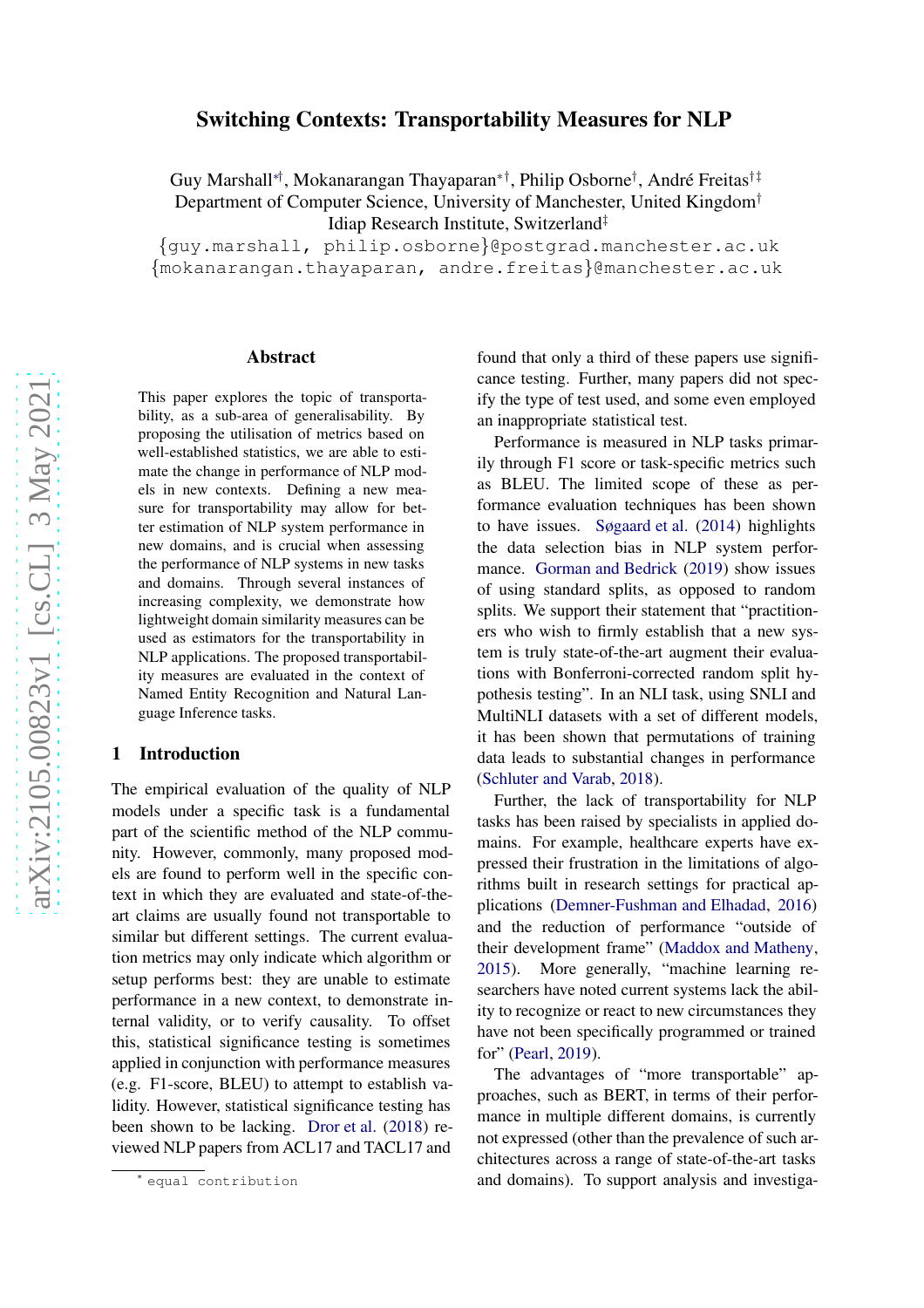tion into the insight that could be gained by examination of these properties, we suggest metrics and a method for measuring the transportability of models to new domains. This has immediate relevance for domain experts, wishing to implement existing solutions on novel datasets, as well as for NLP researchers wishing to assemble new dataset, design new models, or evaluate approaches.

To support this, we propose feature gradient, and show it to have promise as a way to gain lexical or semantic insight into factors influencing the performance of different architectures in new domains. This differs from data complexity, being a comparative measure between two datasets. We aim to start a conversation about evaluation of systems in a broader setting, and to encourage the creation and utilisation of new datasets.

This paper focuses on the design and evaluation of a lightweight transportability measure in the context of the empirical evaluation of NLP models. A further aim is to provide a category of measures which can be used to estimate the stability of the performance of a system across different domains. An initial transportability measure is built by formalising properties of performance stability and variation under a statistical framework. The proposed model is evaluated in the context of Named Entity Recognition tasks (NER) and Natural Language Inference (NLI) tasks across different domains.

Our contribution is to present a measure that evaluates the transportability and robustness of an NLP model, to evaluate domain similarity measures to understand and anticipate the transportability of an NLP model, and to compare state of the art models across different datasets for NER and NLI.

## 2 Relevant background and related work

### 2.1 Terminology

To quote [Campbell and Stanley](#page-8-4) [\(2015\)](#page-8-4), "External validity asks the question of generalizability: To what populations, settings, treatment variables, and measurement variables can this effect be generalized?". For [Pearl and Bareinboim](#page-9-3) [\(2014](#page-9-3)), transportability is how generalisable an experimentally identified causal effect is to a new population where only observational studies can be conducted. "However, there is an important difference, not often distinguished, between what might be called the potential (or generic) transferability of a study and its actual (or specific) transferability to another policy or practice decision context at another time and place." [\(Walker et al.](#page-9-4), [2010](#page-9-4))

[Bareinboim and Pearl](#page-8-5) [\(2013](#page-8-5)) explore transfer of causal information, culminating in an algorithm for identifying transportable relations. Transportability in this sense does not permit retraining in the new population, and guides our choices in this paper. Other definitions of transfer learning allow for training of the model in the new context [\(Pan and Yang](#page-9-5), [2010](#page-9-5)), or highlight the distinction between evidential knowledge and causal assumptions [\(Singleton et al.,](#page-9-6) [2014\)](#page-9-6).

## 2.2 Transportability: Models evaluated across different datasets

[Rezaeinia et al.](#page-9-7) [\(2019\)](#page-9-7) consider improving transportability by demonstrating word embeddings' accuracy degrades over different datasets, and propose an algorithmic method for improved word embeddings by using word2vec, adding gloVe when missing, and filling any further missing values with random entries. In a medical tag-ging task, Ferrández et al. [\(2012\)](#page-8-6) used different train/test datasets, and compared precision and recall with self-trained vs transported-trained, finding that some tag-categories performed better than others. They postulate that degradation differences were due to the differing prevalence of entities in the transported training data. Another term from this domain is "portability", in the sense that a model could be successfully used with consideration of implementation issues such as different data formats and target NLP vocabularies [\(Carroll et al.](#page-8-7), [2012](#page-8-7)). [Blitzer et al.](#page-8-8) [\(2007](#page-8-8)) created a multi-domain dataset for sentiment analysis, and propose a measure of domain similarity for sentiment analysis based on the distance between the probability distributions in terms of characteristic functions of linear classifiers.

In image processing, domain transfer is an active area of research. [Pan et al.](#page-8-9) [\(2010\)](#page-8-9) propose transfer component analysis as a method to learn subspaces which have similar data properties and data distributions in different domains. They state that domain adaptation is "a special setting of transfer learning which aims at transferring shared knowledge across different but related tasks or domains". In computer vision, [Peng et al.](#page-9-8) [\(2019](#page-9-8)) combine multiple datasets into a larger dataset Do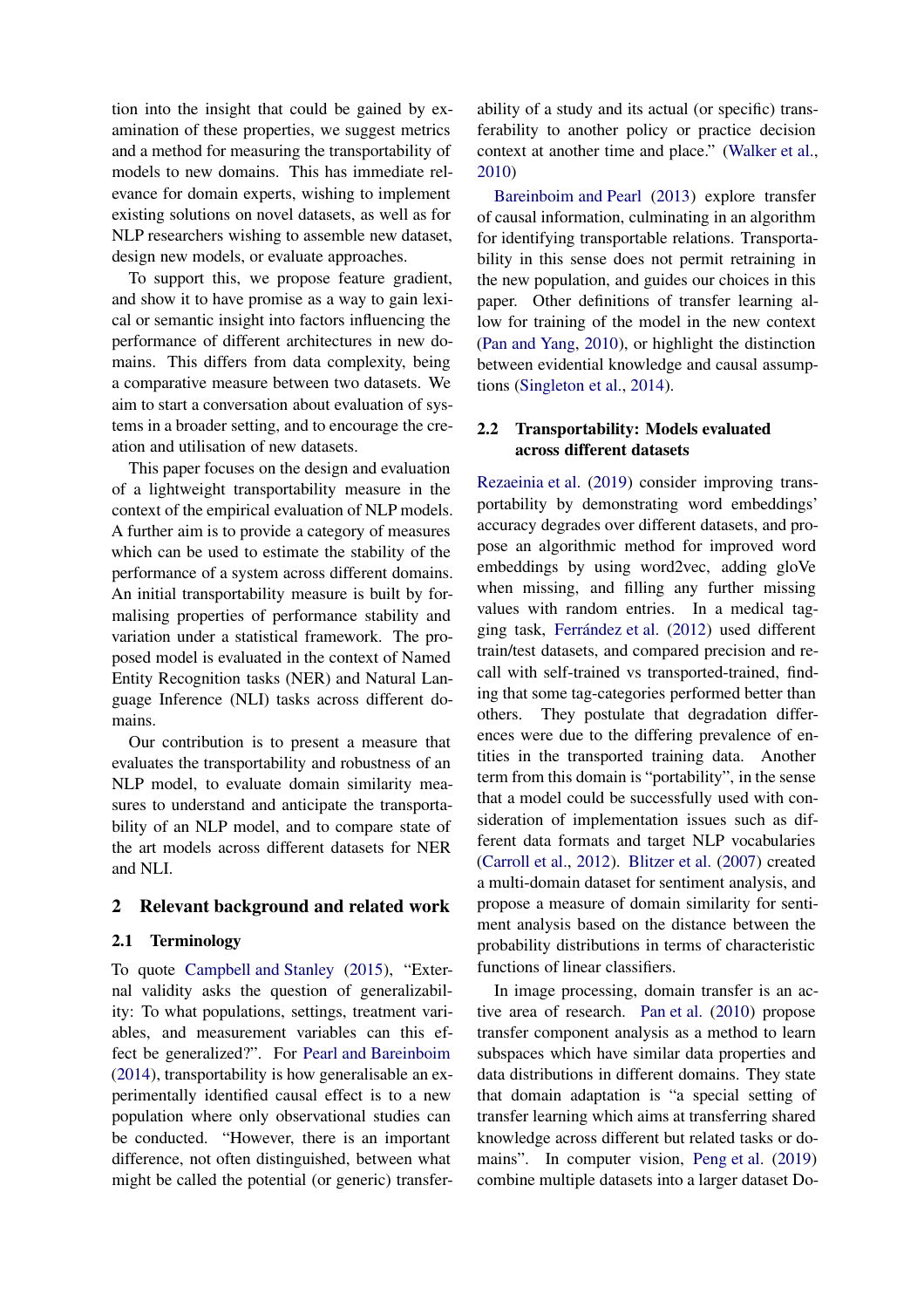mainNet, and consider multi-source domain adaptation, formalising for binary classification. They demonstrate multi-source training improves model accuracy, and publish baselines for state of the art methods.

### 2.3 Generalisability

The language used in literature is not consistent. [Bareinboim and Pearl](#page-8-5) [\(2013](#page-8-5)) highlights that generalisability goes under different "rubrics" such as external validity, meta-analysis, overgeneralisation, quasi-experiments and heterogeneity.

[Boulenger et al.](#page-8-10) [\(2005](#page-8-10)) disambiguate terms in the context of healthcare economics (such as generalisability, external validity, and transferability), and created a self-reporting checklist to attempt to quantify transferability. They define generalisability as "the degree to which the results of a study hold true in other settings", and "the data, methods and results of a given study are transferable if (a) potential users can assess their applicability to their setting and (b) they are applicable to that setting". They advocate a user-centric view of transferability, considering specific usability aspects such as explicit currency conversion rates.

[Antonanzas et al.](#page-8-11) [\(2009\)](#page-8-11) create a transferability index at general, specific and global levels. Their "general index" is comprised of "critical factors", which utilise [Boulenger et al.](#page-8-10)'s factors, adding subjective dimensions.

## 3 Transportability in NLP

### 3.1 Definitions

To support a rigorous discussion, notational conventions are introduced. Extending the choices of [Pearl and Bareinboim](#page-9-9) [\(2011](#page-9-9)), we denote a domain D with population Π, governed by feature probability distribution  $P$ , which is data taken from a particular domain. We denote the *source* with a 0 subscript.

Definition 1. *Generalisability: A system* Ψ *has performance* p *for solving task*  $T_0$  *in domain*  $D_0$ *. Generalisability is how the system* Ψ *performs for* solving task  $T_i$  in domain  $\mathcal{D}_j$ , relative to the origi*nal task, without retraining.*

Special cases, such as transportability or transference, have some  $i, j = 0$  in the definition above.

Definition 2. *Transportability: A system* Ψ *has performance* p *for solving task*  $T_0$  *in domain*  $D_0$ *.* 

<span id="page-2-0"></span>

Figure 1: Schematic representation of the definitions

*Transportability is the performance of system* Ψ *for solving task* T<sup>0</sup> *in a new domain* D<sup>i</sup> *, relative to the original task, without retraining.*

Across multiple  $\mathcal{D}_i$ , we have relative performance  $\tau_p(\mathcal{D}_0, \mathcal{D}_i)$ , from which we can establish statistical measures for transportability performance and variation.

Transfer learning is a specific way of achieving transportability (between populations or domains) or generalisability (including between tasks). [Singleton et al.](#page-9-6) [\(2014](#page-9-6)) state that "transport encompasses transfer learning in attempting to use statistical evidence from a source on a target, but differs by incorporating causal assumptions derived from a combination of empirical source data and outside domain knowledge.". Note that this is different to *generalisation* in the Machine Learning sense, which is akin to internal validity [\(Marsland](#page-8-12), [2011](#page-8-12)). Figure [1](#page-2-0) shows the definitions associated with transportability discussed in this paper.

Table [1](#page-2-1) summarises terminology, of how the target differs from source  $(\Psi_0, T_0, \mathcal{D}_0(\Pi_0)).$ 

<span id="page-2-1"></span>

| Term             | ۱IJ | т   |                 |     |
|------------------|-----|-----|-----------------|-----|
| Cross-validation |     |     |                 |     |
| New modeling     |     |     |                 |     |
| Transportability |     |     |                 |     |
| Transferability  |     | 0.i | 1               |     |
| Generalisability |     | 0.i | () <sub>1</sub> | 0.i |

Table 1: Terminology through variation from a source. Table body is subscripts.

*Chance*, *bias* and *confounding* are the three broad categories of "threat to validity". Broadly, chance and bias can be assessed by cross-validity, as it applies a model to the same task in the same domain on different data population. Confounding, error in interpretation of what is being mea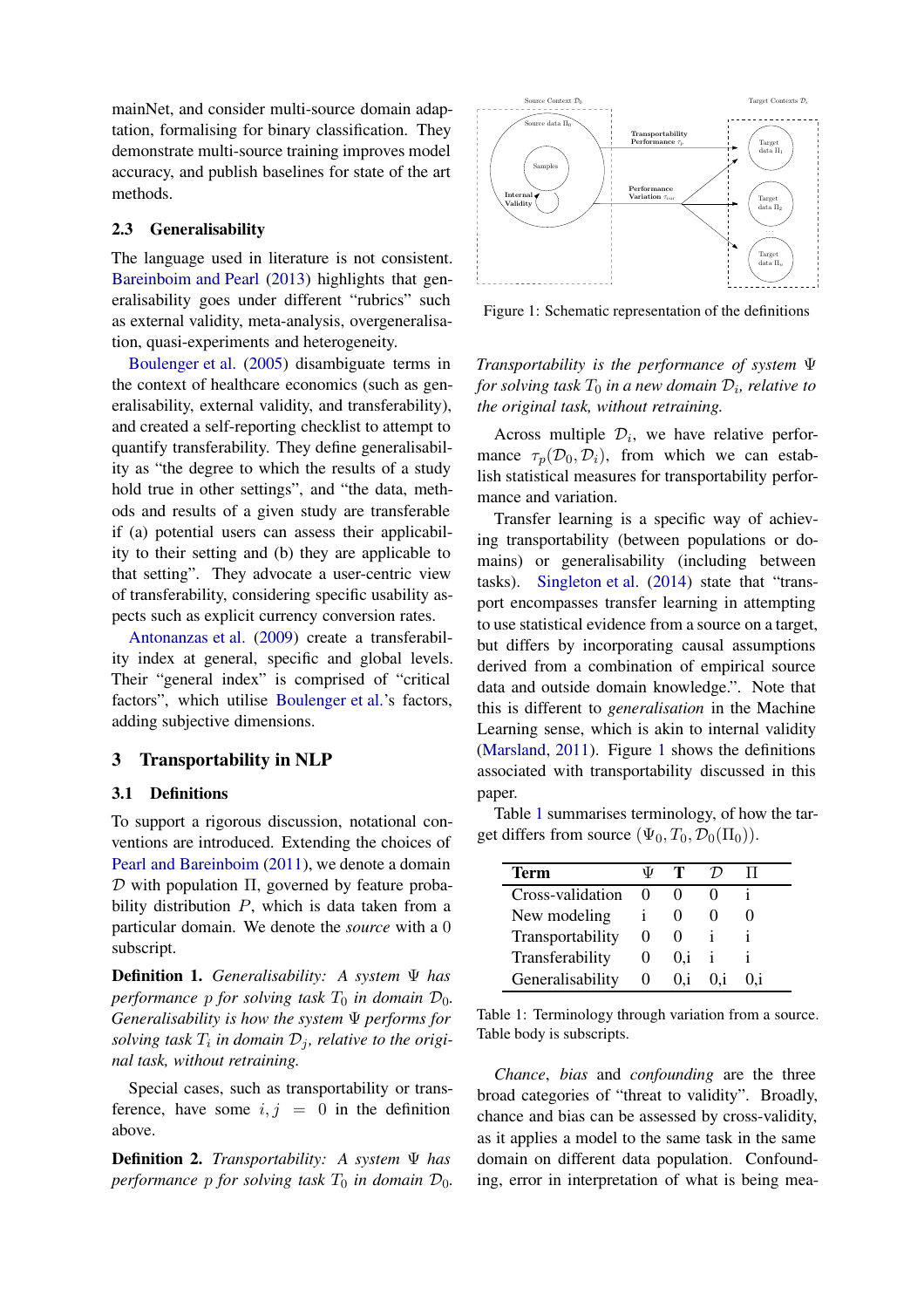sured, is more difficult to assess. Transportability is concerned with the transfer of learned information, with particular advances in the transport of causal knowledge.

Generalisability is the catch-all term for how externally valid a result or model is. Any combination of task, domain and data can be used.

### 3.2 Transportability performance

We define transportability performance  $\tau_p$  as the gradient of the change in the performance metric's score from one domain to another. This measure does not take into account the underlying probability distributions, only the change in resulting performance measure.

$$
\tau_p(\mathcal{D}_0, \mathcal{D}_i) = \frac{p(\Psi, T, \mathcal{D}_i)}{p(\Psi, T, \mathcal{D}_0)}
$$
(1)

The measure uses a ratio in order to allow comparison between different systems. To generalise this measure across different settings, we can take an average to give Equation [2.](#page-3-0) Note that this is the average percentage change in performance, not an aggregated performance measure.

<span id="page-3-0"></span>
$$
\tau_p(\mathcal{D}_0) = \frac{1}{n} \sum_{i=1}^n \frac{p(\Psi, T, \mathcal{D}_i)}{p(\Psi, T, \mathcal{D}_0)}
$$
(2)

An analogous definition holds for different tasks over the same domain,  $\tau_p(T)$ .

#### 3.3 Performance variation

Performance variation reflects how stable performance is across different contexts and can include, for example, to what extent the sampling method from the source data effects the performance metric of the algorithm. Part of this is data representativeness, the extent to which the source data representation also represents the target data.

More formally, performance variation  $\tau_s(\Psi, T, \mathcal{D})$  is the change in performance of  $(\Psi, T, \mathcal{D})$  across different contexts. This is useful in order to gain specific insight into external validity and generalisability. Indeed, we can assess the change in performance between source context  $\mathcal{D}_0$  and target context  $\mathcal{D}_i$ . The source context has a privileged position, in that it is this space which the "learning" takes place, and the proposed metric for performance variation to multiple different domains is based on  $\tau_p$  to reflect this. Through repeated measurement in different contexts, we can go further.

Definition 3. *Performance Variation: For a model trained on domain*  $\mathcal{D}_0$  *and applied on n new domains* D<sup>i</sup> *, we define the performance variation as the coefficient of variation of performance across this set of domains so that:*

<span id="page-3-1"></span>
$$
\tau_{var}(\mathcal{D}_0) = \left(1 + \frac{1}{4n}\right) \frac{\sqrt{\frac{\sum_{i=1}^n (\tau_p(\mathcal{D}_0, \mathcal{D}_i) - \tau_p(\mathcal{D}_0))^2}{n-1}}}{\tau_p(\mathcal{D}_0)}
$$
(3)

The  $1 + \frac{1}{4n}$  term corrects for bias. In order to be meaningful, the target contexts must to have a good coverage of different domains. Enumerating these would be a task of ontological proportions, but can be pragmatically approximated by using the available Gold Standard datasets.

We can also assess ability to generalise not just over different domains, but also different tasks, provided they can be meaningfully assessed by the same performance measure. We can consider  $n$  different domain-task combinations, and with  $\overline{\tau_p} = \sum_{i,j=0}^n \tau_p(\Psi, T_i, \mathcal{D}_j)/n$ , this gives a more general form for Equation [3,](#page-3-1) with  $n$  large:

$$
\tau_{var} = \frac{\sqrt{\frac{\sum_{i \ge 0, j \ge 0} (\tau_p(\Psi, T_i, D_j) - \overline{\tau_p})^2}{n - 1}}}{\overline{\tau_p}}
$$
(4)

In the case where different tasks cannot be assessed by the same measure, we are still able to compare different systems by looking at how the respective measures change.

#### 3.3.1 Performance variation properties

For a purely random system, the transportability should be related to how similar the distributions of "answers" in the test dataset are. A random system should really be transportable by our measures. Similarly, we can consider trivial systems, such as identity and constant functions, which are necessarily entirely transportable. That is, for a system that is an identity function  $\Psi = I$ ,  $\tau_p$  =  $f(P)$ , and  $\tau_{var}(I, T, \mathcal{D}_i) = \tau_{var}(I, T, \mathcal{D}_i) = 0$ ,  $\forall i, j$ . Note that we would not expect the same performance of these functions on different tasks.

A stable system will have  $\tau_{var}(\Psi, T, \mathcal{D}_0) \approx$  $\tau_{var}(\Psi, T, \mathcal{D}_i)$  $\forall i$ , reflecting that it is resilient to the domain on which it is trained.

## 3.3.2 Factors influencing performance variation

Through repeated measurement, we can quantify how  $F_1$ -score changes with respect to different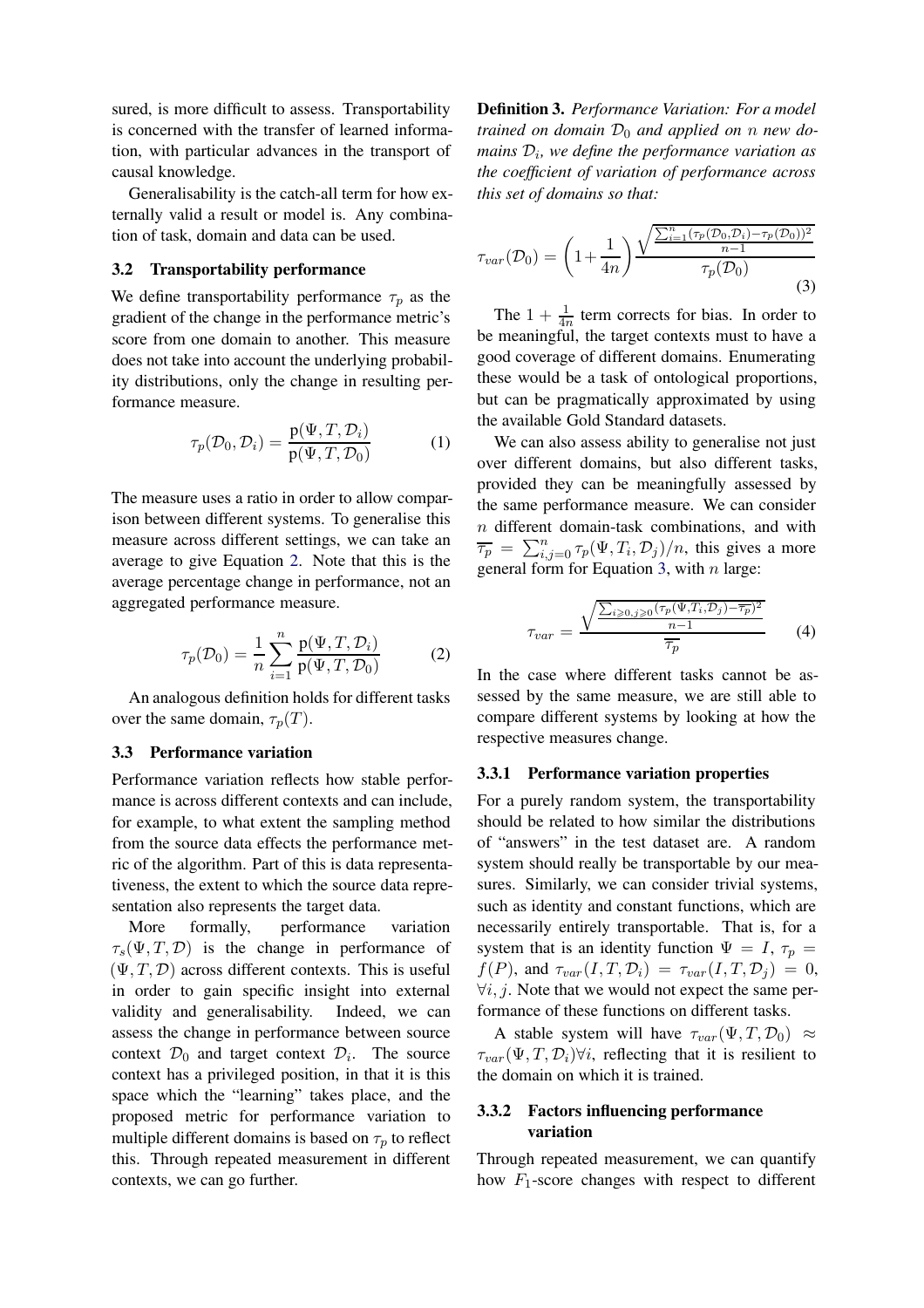measures A (e.g. dataset complexity),  $\frac{\partial F_1}{\partial A}$ , with other properties held constant.

NLP system performance is dependent on A. This list may include gold standard feature distribution (in terms of representativeness of the semantic or linguistic phenomena), and task difficulty or sensitivity.

Users of NLP systems would benefit from being able to estimate the performance of an existing NLP system on a new domain, without performing the full implementation. Important for the performance of an NLP system, especially for few or zero shot learning, is having a common set of features (or phenomena) across domains. We proceed to propose three measures of increasing complexity, in order to attempt to understand how "similar" two domains are.

Lexical feature difference: A measure grounded on lexical features (i.e. bag of words). The intuition behind this measure is for treating the set of lexical features as a representation. Linguistic space is observed as materialised tokens, which in turn are in some higher-dimensional semantic space, which enable interpretation. The measure considers the overlap of these linguistic spaces, and indeed the extent to which the linguistic space is covered by the data. Due to the simplicity of this measure, correlation between this and actual transportability performance is likely to be weaker than other measures but is simpler to calculate.

Lexical Feature Difference =  $1 - \frac{|\mathcal{D}_i \cap \mathcal{D}_0|}{|\mathcal{D}_i|}$  $\frac{1}{|D_i|}$ ,  $i > 0$ (5)

Where  $|\mathcal{D}_i|$  is the number of features in the target domain  $\mathcal{D}_i$ , and  $|\mathcal{D}_i \cap \mathcal{D}_0|$  is the number of features overlapping. This measure is then the proportion of unseen features in the new dataset. If all features of  $\mathcal{D}_i$  are found in  $\mathcal{D}_0$ , then the feature difference is 0. If no features of  $\mathcal{D}_i$  are found in  $\mathcal{D}_0$ , then the feature difference is 1. The feature overlap is task specific, and therefore appropriate to consider for transportability, but not generalisability.

In the simplest case, the transported performance of a bag of words model should be precisely the lexical feature difference combined with distributions of the source and target domains. The feature set can range from binary lexical features to latent vector spaces. For different models, which target different aspects of semantic phenomena, different semantic and syntactic features will matter

more. For this reason, considering a set of measures for domain complexity is warranted. In the context of this work, two measures are used over more complex feature spaces.

Cosine distance: Specifically, we use Doc2Vec [\(Le and Mikolov](#page-8-13), [2014\)](#page-8-13) to embed the documents from each domain in a 300-dimensional featurevector space, normalise, and calculate cosine distance to compare source and target domains.

Kullback–Leibler divergence: Considering each domain as a distribution of features, we can use relative entropy to understand the difference between the source and target domains. Similar to cosine distance, we convert the corpus to a vector using Doc2Vec and normalize. We treat these values as discrete probability distributions to calculate the KL divergence.

The usefulness of any of these domain similarity measures depends on the semantic phenomena and supporting corpora underlying the system, for example if the system requires a large training dataset, it may be more appropriate to use a measure which considers the underlying probability distributions in each feature. In this case, we can restrict to the case of the same task in order to keep the essential features reasonably consistent across domains. This makes this a measure of transportability (rather than generalisability).

There are additional dimensions of transportability potentially worthy of further investigation and quantification: (i) domain similarity (e.g. missing features), (ii) data efficiency (redundant/repeated features), (iii) data preparation (initial setup and formatting) and (iv) data manipulation required (data pipeline).

### 4 Experiments

### 4.1 Setup

The experiments aim to evaluate the consistency of the proposed transportability measures in the context of two standard tasks: named entity recognition and natural language inference. For reproducibility purposes the code and supporting data are available online<sup>[1](#page-4-0)</sup>.

We calculated the F1 score of multiple models on multiple datasets (Figure [2\)](#page-5-0). Note that in general the applicability of the proposed transportability measures are not limited to the use of F1

<span id="page-4-0"></span><sup>1</sup><https://github.com/ai-systems/transportability>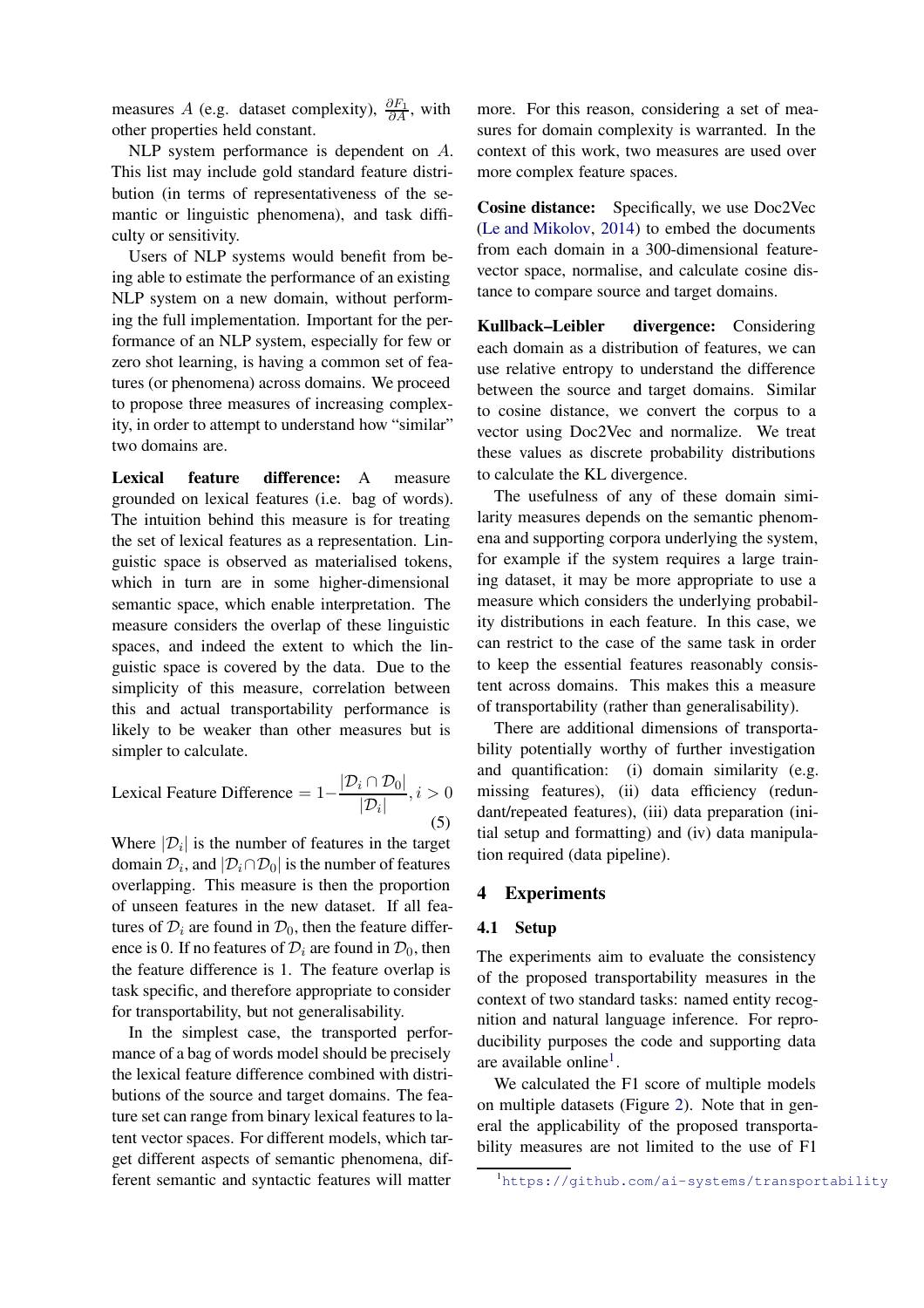<span id="page-5-0"></span>

<span id="page-5-1"></span>Figure 2: Overview of the experiments undertaken, indicating the models being applied to each dataset

| Dataset |             | Model    |       |       |
|---------|-------------|----------|-------|-------|
|         |             | Stanford | SpaCy | ELMo  |
|         | Train       | 98.69    | 99.32 | 99.97 |
| CoNLL   | Dev         | 93.22    | 81.56 | 98.17 |
| 2003    | <b>Test</b> | 88.78    | 88.11 | 93.79 |
| Wiki    |             | 66.31    | 52.14 | 79.4  |
|         | Train       | 51.63    | 27.03 | 36.3  |
| WNUT    | Dev         | 53.59    | 32.23 | 48.8  |
|         | Test        | 47.11    | 26.28 | 58.1  |

Table 2: NER F1 scores for different models trained on CoNLL dataset transported across different corpora

score, but this is simpler as the same measure applies for both tasks. All models and datasets are standard. For NER, the datasets were chosen as they have the consistent tags: Location, Person and Organisation. Stanford NER [\(Finkel et al.,](#page-8-14) [2005\)](#page-8-14) is a CRF classifier, SpaCy v2 is a CNN, ELMo [\(Peters et al.](#page-9-10), [2018\)](#page-9-10) is a vector embedding model which outperforms GloVe and word2vec. Each of the three models used are trained on the CoNLL-2003 dataset [\(Sang and De Meulder,](#page-9-11) [2003\)](#page-9-11). We evaluated these models on CoNLL-2003, Wikipedia NER [\(Ghaddar and Langlais,](#page-8-15) [2017\)](#page-8-15) (Wiki) and WNUT datasets [\(Baldwin et al.,](#page-8-16) [2015\)](#page-8-16) for NER in twitter microposts.

For NLI, we chose to use standard datasets. SNLI [\(Bowman et al.,](#page-8-17) [2015](#page-8-17)) is well established with a limited range of NLI statements, MultiNLI [\(Williams et al.,](#page-9-12) [2018](#page-9-12)) is multigenre with a more diverse range of texts, and SciTail [\(Khot et al.,](#page-8-18) [2018\)](#page-8-18) is based on scientific exam questions. We applied BERT [\(Devlin et al.](#page-8-19), [2018\)](#page-8-19), a state of the art embedding model, to these datasets.

### 4.2 Results

NER: Table [2](#page-5-1) shows results for the NER task, trained on CoNLL. Unsurprisingly, all models performed better when the target was in the CoNLL domain. The reduced performance on Wiki was more extreme than expected, particularly for ELMo, which was expected to be resilient to do-

main change (i.e. transportable). Table [6](#page-7-0) and Table [4](#page-6-0) illustrate the transportability and domain similarity scores for different NER models respectively.

NLI: Table [3](#page-6-1) shows results for the NLI task, using BERT. We find that, despite the vast training data, BERT's performance is substantially higher when it has been trained on data from that domain. BERT trained on SciTail performs poorly when transported to SNLI or MultiNLI. Table [7](#page-7-1) and Table [5](#page-7-2) illustrates the transportability and domain similarity scores for different NLI corpora.

### 4.3 Analysis

Every model had  $\tau_p \ll 1$ , meaning they performed worse on the new domain. This is as expected, though this would not be true in general.

NER: Examining the F1 scores (88.11 vs. 88.78) of SpaCy and Stanford they appear almost comparable. However, the latter transports much more effectively, with  $\tau_p$  score difference (0.671) Vs 0.524 when transporting to Wiki) (refer Table [6\)](#page-7-0).

ELMo is one of the state of the art approaches for NER, as evidenced by the high F1 scores for the source corpus. However, Stanford NER transports equally well, and when transported outperforms ELMo for twitter domain. While the absolute F1 score difference between them is 5, the  $\tau_p$  scores are almost identical, with a difference of 0.003. In terms of transportability, it is notable that an approach that employs CRF tagger with linguistic features outperforms significantly the CNNbased SpaCy approach and stands in comparison to a computationally expensive model like ELMo.

Stanford NER also has the lowest  $\tau_{var}$ . This indicates this to be the most robust model out of the three. This conclusion was facilitated by the  $\tau_p$  and  $\tau_{var}$  measures.

NER for English is assumed to be an accomplished task as supported by the traditional F1 scores. By using  $\tau_p$  we argue that there is a need for more robust models, with better transportability performance.

Figure [3a](#page-6-2) and Figure [3b](#page-6-2) illustrates the decrease in F1 scores as cosine distance and KL divergence increase. A simple 3 parameter non-linear regression model on KL Divergence and Cosine distance is able to predict the F1 score with an mean error of 3.33 and 2.66 respectively. Considering the lexical difference has similar results (Table [4\)](#page-6-0). This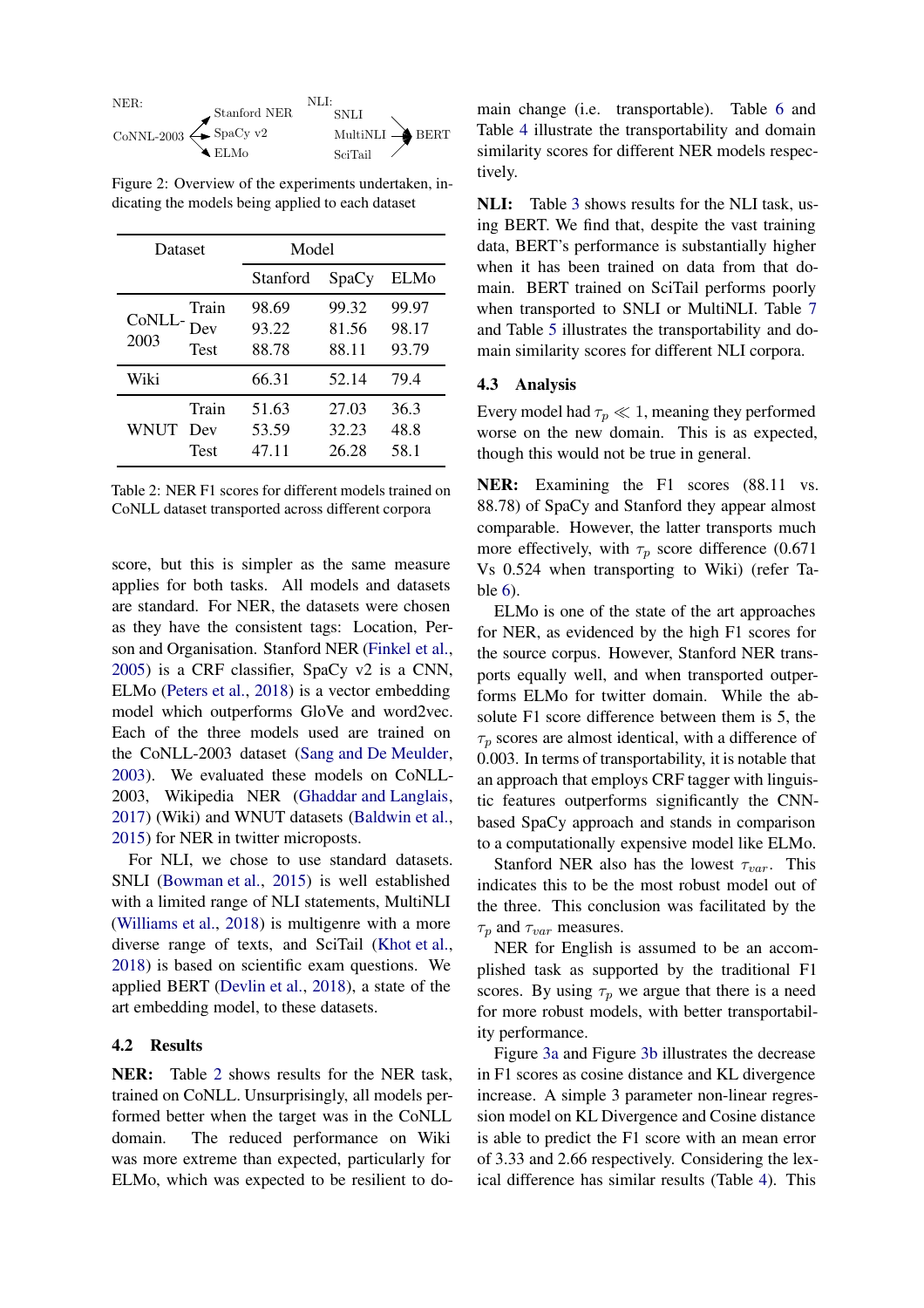<span id="page-6-1"></span>

|                       | <b>Target Dataset</b> |       |                         |       |                 |       |       |       |
|-----------------------|-----------------------|-------|-------------------------|-------|-----------------|-------|-------|-------|
| <b>Source Dataset</b> | <b>SNLI</b> Dataset   |       | <b>MultiNLI Dataset</b> |       | SciTail Dataset |       |       |       |
|                       | Train                 | Dev   | <b>Test</b>             | Train | Dev             | Train | Dev   | Test  |
| SNLI (Train)          | 96.81                 | 90.83 | 90.40                   | 72.51 | 72.29           | 54.04 | 61.34 | 52.72 |
| Multi NLI (Train)     | 77.13                 | 79.05 | 79.31                   | 97.78 | 83.50           | 66.52 | 67.79 | 67.26 |
| SciTail (Train)       | 42.68                 | 44.36 | 44.20                   | 47.49 | 44.49           | 99.88 | 94.78 | 93.08 |

Table 3: NLI accuracy scores for BERT model trained on one dataset transported to a different dataset

<span id="page-6-2"></span>

Figure 3: NER F1 score plotted against different measures of corpus similarity

<span id="page-6-0"></span>

| <b>Dataset</b> |       | <b>Lexical</b> | Cosine | KL.<br>Diver-<br>gence |
|----------------|-------|----------------|--------|------------------------|
|                | Train | 0.000          | 0.000  | 0.000                  |
| CoNLL          | Dev   | 0.121          | 0.001  | 0.345                  |
|                | Test  | 0.197          | 0.003  | 0.463                  |
| Wiki           |       | 0.290          | 0.007  | 0.701                  |
|                | Train | 0.421          | 0.134  | 2.129                  |
| WNUT           | Dev   | 0.511          | 0.167  | 1.473                  |
|                | Test  | 0.481          | 0.130  | 1.137                  |

Table 4: Domain similarity scores between the training corpus (CoNLL-2003) across other NER datasets

implies that by using these measures we may be able to anticipate the accuracy of a model in a new domain based on easy to compute domain similarity, which is straightforward to compute.

NLI: Applying BERT to different domains was not as resilient to domain transport as we expected. The average  $\tau_p$  is 0.612 over transported domains, despite these being standard corpora from the domains. We found MultiNLI(Train) to be more transportable than the others, since its performance in new domains is not much worse

than new data from the same domain. This is as expected, since MultiNLI has been built to have good domain coverage. Specifically, MultiNLI has  $\tau_p = 0.744$  and  $\tau_{var} = 8.582$ , whilst SNLI has  $\tau_p = 0.646$  and  $\tau_{var} = 15.22$  and SciTail has  $\tau_p = 0.446$  and  $\tau_{var} = 3.921$ . SciTail transports poorly, and does so reliably! SNLI transports in between, but variably, being quite "hit or miss" with different samples of SciTail. These results suggest a threshold for  $\tau_p$  of perhaps 0.8 as being "appropriate" for transportability performance. A threshold for  $\tau_{var}$  is more difficult to establish and would benefit from further investigation. Clearly, these measures depend on the domains chosen.

As with NER, we found lexical difference indicative of transported performance, and that for NLI, accuracy scores decrease with increasing lexical difference, cosine distance and KL divergence (Tables [3](#page-6-1) and [5,](#page-7-2) and Figures [4a](#page-7-3) and [4b\)](#page-7-3). A simple 3 parameter non-linear regression model on KL Divergence and Cosine distance is able to predict the accuracy score with an mean error of 3.98 and 1.95 respectively.

## 4.4 Discussion

 $\tau_p$  and  $\tau_{var}$  as complementary to traditional measures. We are not breaking new ground in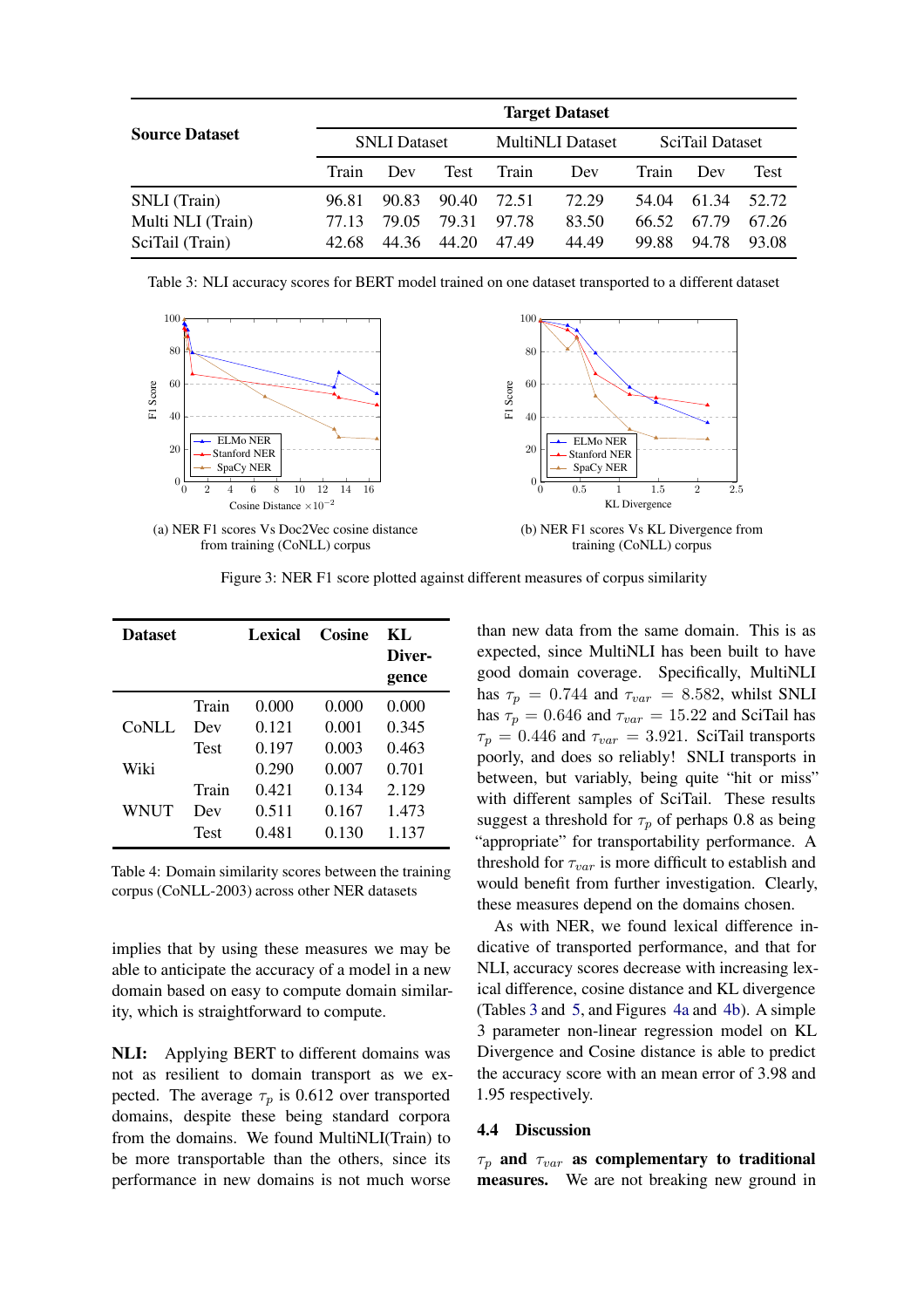<span id="page-7-2"></span>

| Dataset                    | Measurement                               | <b>SNLI</b>             |                         |                         | <b>MultiNLI</b>         |                         | SciTail                 |                         |                         |
|----------------------------|-------------------------------------------|-------------------------|-------------------------|-------------------------|-------------------------|-------------------------|-------------------------|-------------------------|-------------------------|
|                            |                                           | Train                   | Dev                     | Test                    | Train                   | Dev                     | Train                   | Dev                     | <b>Test</b>             |
| <b>SNLI</b><br>(Train)     | Lexical<br>Cosine<br><b>KL</b> Divergence | 0.000<br>0.000<br>0.000 | 0.003<br>0.002<br>3.277 | 0.003<br>0.002<br>4.283 | 0.086<br>0.008<br>6.489 | 0.088<br>0.007<br>8.982 | 0.136<br>0.233<br>16.02 | 0.115<br>0.242<br>17.50 | 0.119<br>0.242<br>18.20 |
| <b>MultiNLI</b><br>(Train) | Lexical<br>Cosine<br><b>KL</b> Divergence | 0.008<br>0.008<br>11.07 | 0.008<br>0.018<br>7.613 | 0.008<br>0.016<br>6.333 | 0.000<br>0.000<br>0.000 | 0.008<br>0.002<br>3.342 | 0.063<br>0.298<br>33.10 | 0.063<br>0.307<br>35.27 | 0.047<br>0.306<br>34.69 |
| <b>SciTail</b><br>(Train)  | Lexical<br>Cosine<br><b>KL</b> Divergence | 0.282<br>0.233<br>11.17 | 0.282<br>0.230<br>7.04  | 0.282<br>0.231<br>7.492 | 0.277<br>0.262<br>5.220 | 0.278<br>0.298<br>6.682 | 0.000<br>0.000<br>0.000 | 0.028<br>0.001<br>1.097 | 0.025<br>0.002<br>1.424 |

Table 5: Domain similarity scores between the source training corpus and target corpora

<span id="page-7-3"></span>

Figure 4: NLI accuracy score plotted against different measures of corpus similarity

terms of evaluation methodology, but the experiments demonstrate that traditional F1 and accuracy measures do not capture a complete picture. Transportability measure are not only simple enough to calculate and convey but also evaluates a model with regards to generalisability and robustness.

Low cost ways of anticipating performance for a new task or domain. Most of the state of the art models are computationally expensive. With the transportability and domain similarity measures we are able to predict performance in a new domain with reasonable accuracy. These similarity measures are relatively simpler to run.

## 5 Conclusion

We have presented a model of transportability for NLP tasks, together with metrics to allow for the quantification in the change in performance. We have shown that the proposed transportability measure allows for direct comparison of NLP systems'

<span id="page-7-0"></span>

|                        | Stanford | SpaCy  | <b>ELMo</b> |
|------------------------|----------|--------|-------------|
| $\tau_p(wiki)$         | 0.671    | 0.524  | 0.794       |
| $\tau_p(\text{wnut})$  | 0.514    | 0.287  | 0.477       |
| $\tau_p$ (wnut & wiki) | 0.553    | 0.346  | 0.556       |
| $\tau_{var}$           | 15.051   | 35.171 | 32.666      |

Table 6: Transportability measures for NER models

<span id="page-7-1"></span>

|              | SNLI – | MultiNLI SciTail |       |
|--------------|--------|------------------|-------|
| $\tau_p$     | 0.646  | 0.744            | 0.446 |
| $\tau_{var}$ | 15.22  | 8.582            | 3.921 |

Table 7: Transportability measures for NLI corpora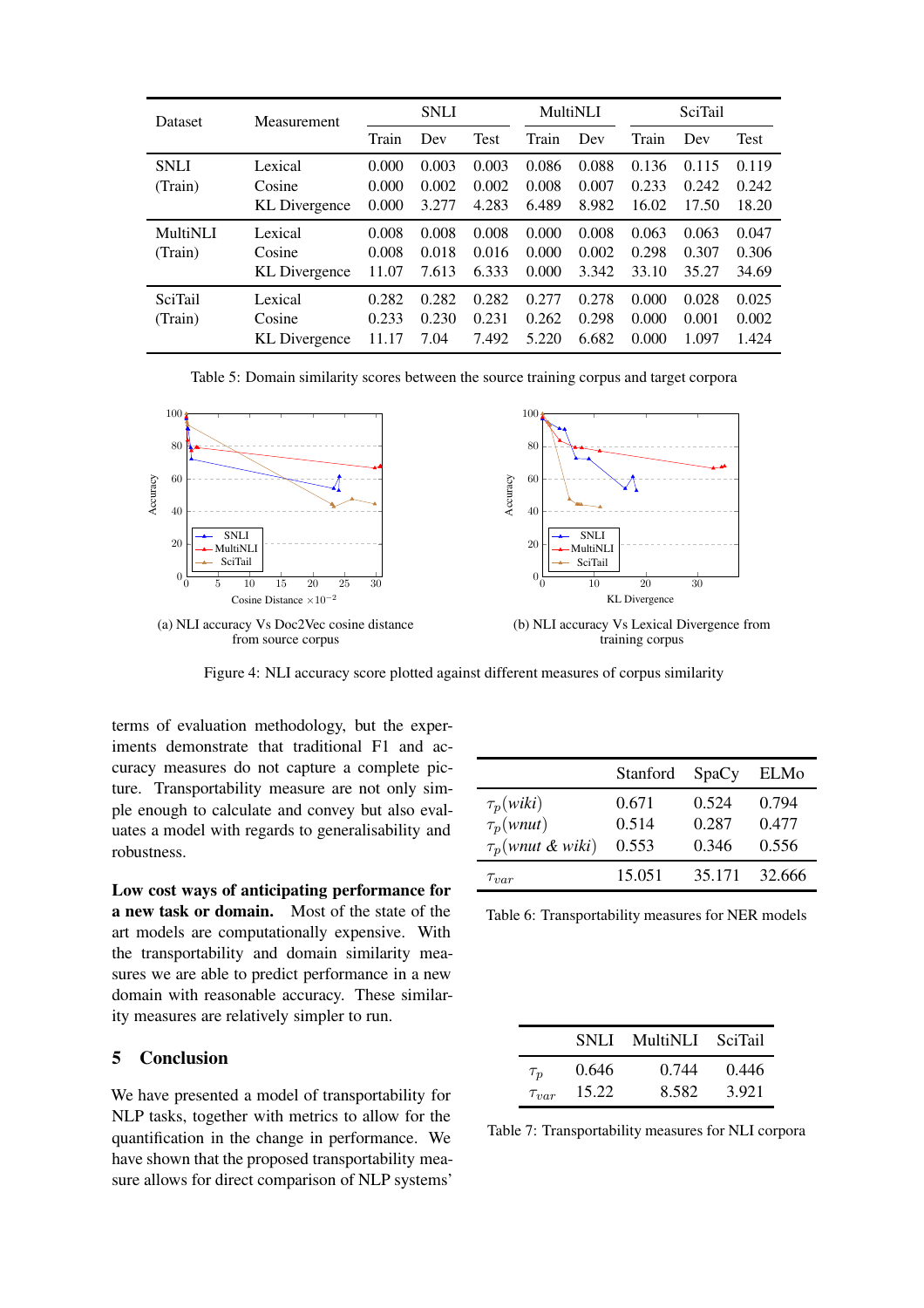performance in new contexts. Further, we demonstrated domain similiarity as a measure to model corpus and domain complexity, and predict NLP system performance in unseen domains. This paper lays the foundations for further work in more complex transportability measures and estimation of NLP system performance in new contexts.

## References

- <span id="page-8-11"></span>Fernando Antonanzas, Roberto Rodríguez-Ibeas, Carmelo Juárez, Florencia Hutter, Reyes Lorente, and Mariola Pinillos. 2009. Transferability indices for health economic evaluations: methods and applications. *Health economics*, 18(6):629–643.
- <span id="page-8-16"></span>Timothy Baldwin, Marie-Catherine de Marneffe, Bo Han, Young-Bum Kim, Alan Ritter, and Wei Xu. 2015. Shared tasks of the 2015 workshop on noisy user-generated text: Twitter lexical normalization and named entity recognition. In *Proceedings of the Workshop on Noisy User-generated Text*, pages 126– 135.
- <span id="page-8-5"></span>Elias Bareinboim and Judea Pearl. 2013. A general algorithm for deciding transportability of experimental results. *Journal of causal Inference*, 1(1):107– 134.
- <span id="page-8-8"></span>John Blitzer, Mark Dredze, and Fernando Pereira. 2007. Biographies, bollywood, boom-boxes and blenders: Domain adaptation for sentiment classification. In *Proceedings of the 45th annual meeting of the association of computational linguistics*, pages 440–447.
- <span id="page-8-10"></span>Stephanie Boulenger, John Nixon, Michael Drummond, Philippe Ulmann, Stephen Rice, and Gerard de Pouvourville. 2005. Can economic evaluations be made more transferable? *The European Journal of Health Economics*, 6(4):334–346.
- <span id="page-8-17"></span>Samuel R. Bowman, Gabor Angeli, Christopher Potts, and Christopher D. Manning. 2015. A large annotated corpus for learning natural language inference. In *Proceedings of the 2015 Conference on Empirical Methods in Natural Language Processing (EMNLP)*. Association for Computational Linguistics.
- <span id="page-8-4"></span>Donald T Campbell and Julian C Stanley. 2015. *Experimental and quasi-experimental designs for research*. Ravenio Books.
- <span id="page-8-7"></span>Robert J Carroll, Will K Thompson, Anne E Eyler, Arthur M Mandelin, Tianxi Cai, Raquel M Zink, Jennifer A Pacheco, Chad S Boomershine, Thomas A Lasko, Hua Xu, et al. 2012. Portability of an algorithm to identify rheumatoid arthritis in electronic health records. *Journal of the American Medical Informatics Association*, 19(e1):e162–e169.
- <span id="page-8-2"></span>D Demner-Fushman and Noemie Elhadad. 2016. Aspiring to unintended consequences of natural language processing: a review of recent developments

in clinical and consumer-generated text processing. *Yearbook of medical informatics*, 25(01):224–233.

- <span id="page-8-19"></span>Jacob Devlin, Ming-Wei Chang, Kenton Lee, and Kristina Toutanova. 2018. Bert: Pre-training of deep bidirectional transformers for language understanding. *arXiv preprint arXiv:1810.04805*.
- <span id="page-8-0"></span>Rotem Dror, Gili Baumer, Segev Shlomov, and Roi Reichart. 2018. The hitchhiker's guide to testing statistical significance in natural language processing. In *Proceedings of the 56th Annual Meeting of the Association for Computational Linguistics (Volume 1: Long Papers)*, pages 1383–1392.
- <span id="page-8-6"></span>Óscar Ferrández, Brett R South, Shuying Shen, F Jeff Friedlin, Matthew H Samore, and Stéphane M Meystre. 2012. Generalizability and comparison of automatic clinical text de-identification methods and resources. In *AMIA Annual Symposium Proceedings*, volume 2012, page 199. American Medical Informatics Association.
- <span id="page-8-14"></span>Jenny Rose Finkel, Trond Grenager, and Christopher Manning. 2005. Incorporating non-local information into information extraction systems by gibbs sampling. In *Proceedings of the 43rd annual meeting on association for computational linguistics*, pages 363–370. Association for Computational Linguistics.
- <span id="page-8-15"></span>Abbas Ghaddar and Phillippe Langlais. 2017. Winer: A wikipedia annotated corpus for named entity recognition. In *Proceedings of the Eighth International Joint Conference on Natural Language Processing (Volume 1: Long Papers)*, pages 413–422.
- <span id="page-8-1"></span>Kyle Gorman and Steven Bedrick. 2019. We need to talk about standard splits. In *Proceedings of the 57th annual meeting of the association for computational linguistics*, pages 2786–2791.
- <span id="page-8-18"></span>Tushar Khot, Ashish Sabharwal, and Peter Clark. 2018. Scitail: A textual entailment dataset from science question answering. In *Thirty-Second AAAI Conference on Artificial Intelligence*.
- <span id="page-8-13"></span>Quoc Le and Tomas Mikolov. 2014. Distributed representations of sentences and documents. In *International conference on machine learning*, pages 1188– 1196.
- <span id="page-8-3"></span>Thomas M Maddox and Michael A Matheny. 2015. Natural language processing and the promise of big data: Small step forward, but many miles to go. *Circulation. Cardiovascular quality and outcomes*, 8(5):463.
- <span id="page-8-12"></span>Stephen Marsland. 2011. *Machine learning: an algorithmic perspective*. Chapman and Hall/CRC.
- <span id="page-8-9"></span>Sinno Jialin Pan, Ivor W Tsang, James T Kwok, and Qiang Yang. 2010. Domain adaptation via transfer component analysis. *IEEE Transactions on Neural Networks*, 22(2):199–210.